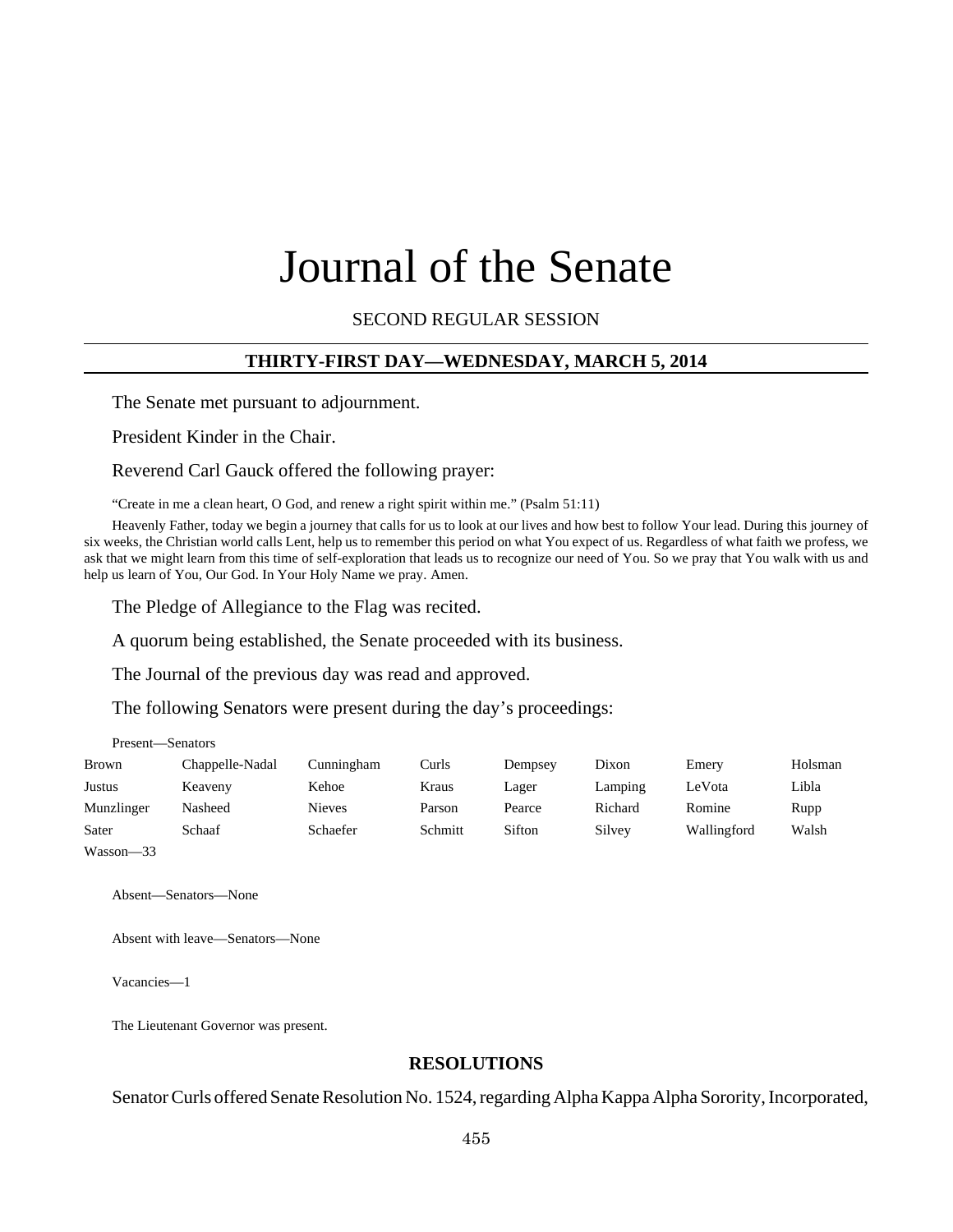which was adopted.

# **REPORTS OF STANDING COMMITTEES**

Senator Richard, Chairman of the Committee on Rules, Joint Rules, Resolutions and Ethics, submitted the following report:

Mr. President: Your Committee on Rules, Joint Rules, Resolutions and Ethics, to which was referred **HCS** for **SS** for **SCS** for **SB 653**, begs leave to report that it has examined the same and finds that the bill has been duly enrolled and that the printed copies furnished the Senators are correct.

# **REFERRALS**

President Pro Tem Dempsey referred **SCR 39**, **SCR 40** and **HCR 4** to the Committee on Rules, Joint Rules, Resolutions and Ethics.

President Pro Tem Dempsey referred the gubernatorial appointments appearing on pages 444 through 447 of the Senate Journal for Tuesday, March 4, 2014, to the Committee on Gubernatorial Appointments.

# **SENATE BILLS FOR PERFECTION**

Senator Kraus moved that **SB 509** and **SB 496**, with **SCS** and **SA 1** (pending), be called from the Informal Calendar and again taken up for perfection, which motion prevailed.

**SA 1** was again taken up.

At the request of Senator LeVota, the above amendment was withdrawn.

Senator Kraus offered **SS** for **SCS** for **SBs 509** and **496**, entitled:

# SENATE SUBSTITUTE FOR SENATE COMMITTEE SUBSTITUTE FOR SENATE BILLS NOS. 509 and 496

An Act to repeal section 143.011, RSMo, and to enact in lieu thereof two new sections relating to income taxes.

Senator Kraus moved that **SS** for **SCS** for **SBs 509** and **496** be adopted.

At the request of Senator Kraus, **SB 509** and **SB 496**, with **SCS** and **SS** (pending), were placed on the Informal Calendar.

# **INTRODUCTIONS OF GUESTS**

Senator Schaefer introduced to the Senate, members of the 2014 Cotton Bowl Champion University of Missouri football team. Coach Gary Pinkel assumed the dais and addressed the members of the Senate.

# **SENATE BILLS FOR PERFECTION**

Senator Kraus moved that **SB 509** and **SB 496**, with **SCS** and **SS** (pending), be called from the Informal Calendar and again taken up for perfection, which motion prevailed.

**SS** for **SCS** for **SBs 509** and **496** was again taken up.

Senator Kehoe assumed the Chair.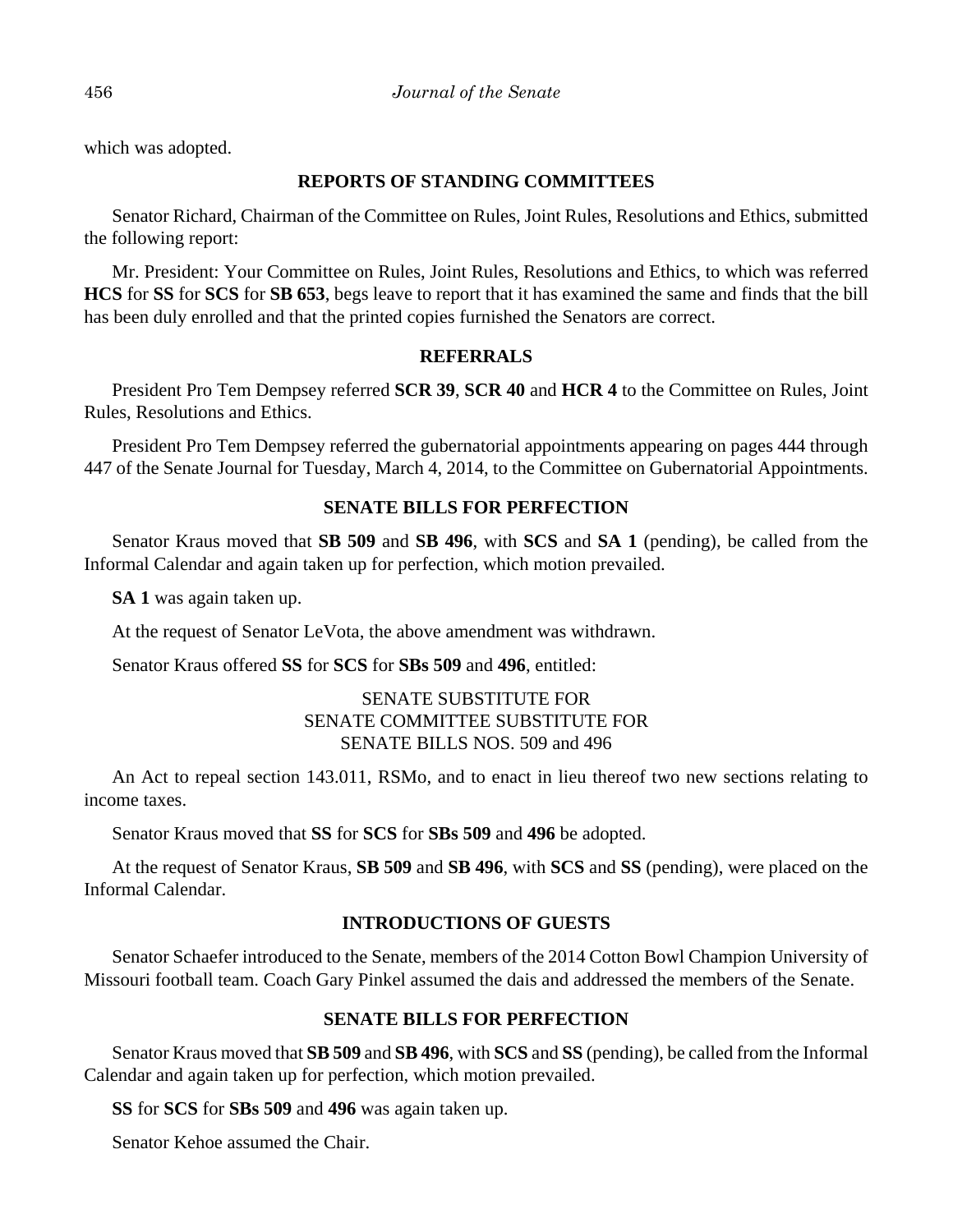Senator Schmitt offered **SA 1**:

#### SENATE AMENDMENT NO. 1

Amend Senate Substitute for Senate Committee Substitute for Senate Bills Nos. 509 and 496, Pages 1-3, Section 143.011, by striking all of said section and inserting in lieu thereof the following:

"143.011. **1. For all tax years beginning on or before December 31, 2014,** a tax is hereby imposed for every taxable year on the Missouri taxable income of every resident. The tax shall be determined by applying the tax table or the rate provided in section 143.021, which is based upon the following rates:

| If the Missouri taxable income is: | The tax is:                                            |
|------------------------------------|--------------------------------------------------------|
| Not over $$1,000.00$               | $1\frac{1}{2}\%$ of the Missouri<br>taxable income     |
| Over \$1,000 but not over \$2,000  | \$15 plus 2% of excess<br>over \$1,000                 |
| Over \$2,000 but not over \$3,000  | \$35 plus $2\frac{1}{2}\%$ of excess<br>over \$2,000   |
| Over \$3,000 but not over \$4,000  | \$60 plus 3% of excess<br>over \$3,000                 |
| Over \$4,000 but not over \$5,000  | \$90 plus $3\frac{1}{2}\%$ of excess<br>over \$4,000   |
| Over \$5,000 but not over \$6,000  | \$125 plus 4% of excess<br>over \$5,000                |
| Over \$6,000 but not over \$7,000  | \$165 plus 4 $\frac{1}{2}\%$ of excess<br>over \$6,000 |
| Over \$7,000 but not over \$8,000  | \$210 plus 5% of excess<br>over \$7,000                |
| Over \$8,000 but not over \$9,000  | \$260 plus 5 $\frac{1}{2}\%$ of excess<br>over \$8,000 |
| Over \$9,000 $\dots$               | \$315 plus 6% of excess<br>over \$9,000                |

**2. For all tax years beginning on or after January 1, 2015, but before January 1, 2016, a tax is hereby imposed for every taxable year on the Missouri taxable income of every resident. The tax shall be determined by applying the tax table or the rate provided in section 143.021, which is based upon the following rates:**

| If the Missouri taxable income is: | The tax is:                                          |
|------------------------------------|------------------------------------------------------|
| Not over $$1,000.00$               | $1\frac{1}{2}\%$ of the Missouri                     |
| Over \$1,000 but not over \$2,000  | taxable income<br>\$15 plus 2% of excess             |
| Over \$2,000 but not over \$3,000  | over \$1,000<br>\$35 plus $2\frac{1}{2}\%$ of excess |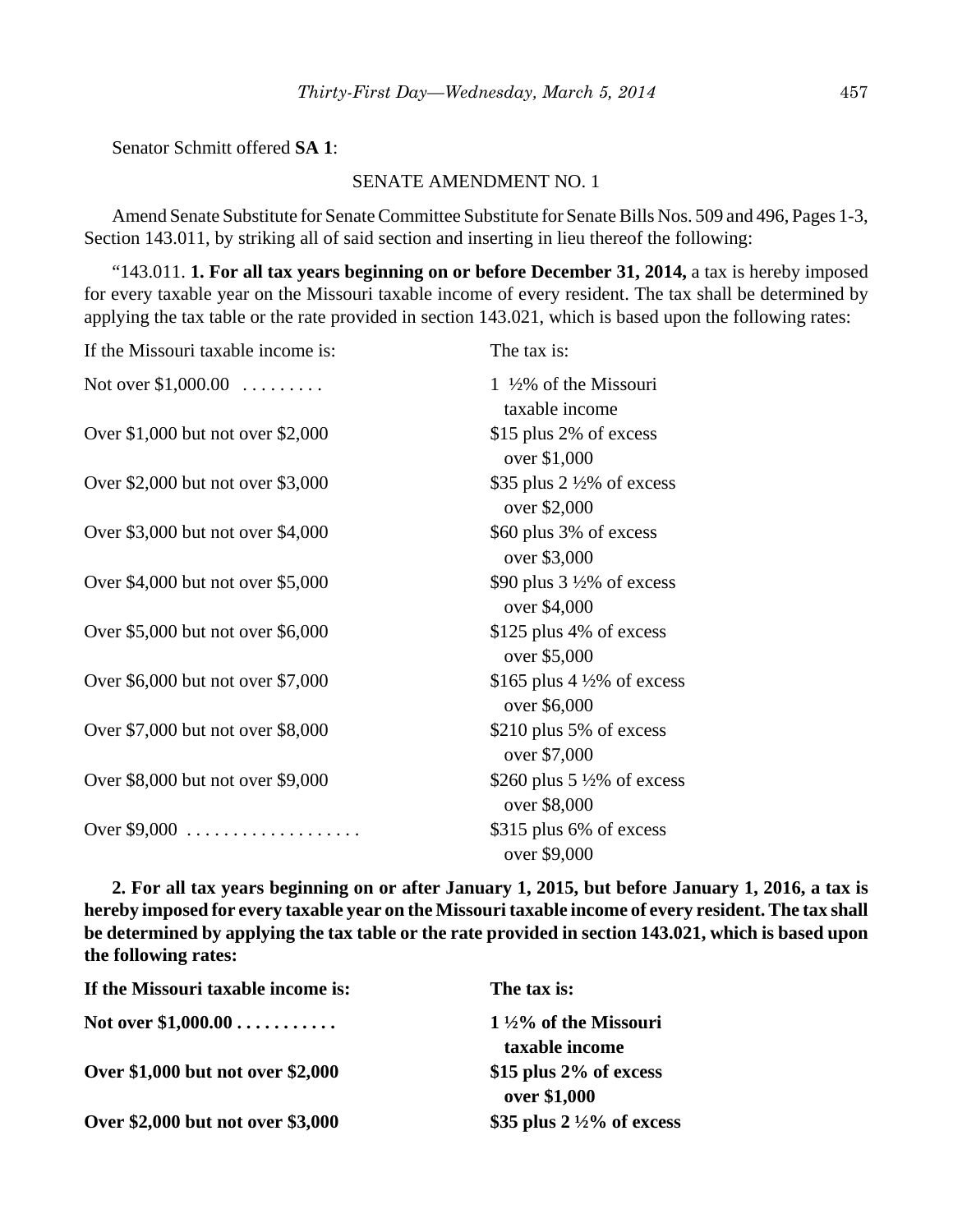|                                   | over \$2,000                                           |
|-----------------------------------|--------------------------------------------------------|
| Over \$3,000 but not over \$4,000 | \$60 plus 3% of excess<br>over \$3,000                 |
| Over \$4,000 but not over \$5,000 | \$90 plus $3\frac{1}{2}\%$ of excess<br>over \$4,000   |
| Over \$5,000 but not over \$6,000 | $$125$ plus 4% of excess<br>over \$5,000               |
| Over \$6,000 but not over \$7,000 | \$165 plus 4 $\frac{1}{2}$ % of excess<br>over \$6,000 |
| Over \$7,000 but not over \$8,000 | \$210 plus $5\%$ of excess<br>over \$7,000             |
| <b>Over \$8,000</b>               | \$260 plus $5\frac{1}{2}\%$ of excess<br>over \$8,000  |

**3. (1) Beginning with the 2016 calendar year, the top rate of tax under subsection 2 of this section may be reduced over a period of years. No more than one reduction shall occur in a calendar year. The top rate of tax shall not be reduced below five percent. Reductions in the top rate of tax shall take effect on January first of a calendar year and such reduced rates shall continue in effect until the next reduction occurs.**

**(2) A reduction in the rate of tax shall only occur if the amount of net general revenue collected in the previous fiscal year exceeds the highest amount of net general revenue collected in any of the three fiscal years prior to such fiscal year by at least one hundred million dollars.**

**(3) The amount of a rate reduction shall be calculated by taking the amount that the net general revenue collected in the previous fiscal year exceeded the highest amount of net general revenue collected in any of the three fiscal years prior to such fiscal year and dividing such number by one hundred million. Such number shall then be rounded down to the nearest whole number and multiplied by one-tenth of a percent. This number shall be subtracted from the top rate of tax for the previous calendar year to give the top rate of tax for the current calendar year.**

**(4) Any modification of tax rates under this subsection shall only apply to tax years that begin on or after a modification takes effect.**

**(5) The director of the department of revenue shall, by rule, adjust the tax tables under subsection 2 of this section to effectuate the provisions of this subsection. The bracket for income over eight thousand dollars shall be eliminated once the top rate of tax has been reduced to less than or equal to five percent.**

143.021. **1.** Every resident having a taxable income of less than nine thousand dollars shall determine his tax from a tax table prescribed by the director of revenue and based upon the rates provided in section 143.011. The tax table shall be on the basis of one hundred dollar increments of taxable income below nine thousand dollars. The tax provided in the table shall be the amount rounded to the nearest whole dollar by applying the rates in section 143.011 to the taxable income at the midpoint of each increment, except there shall be no tax on a taxable income of less than one hundred dollars. Every resident having a taxable income of nine thousand dollars or more shall determine his tax from the rate provided in section 143.011. **This**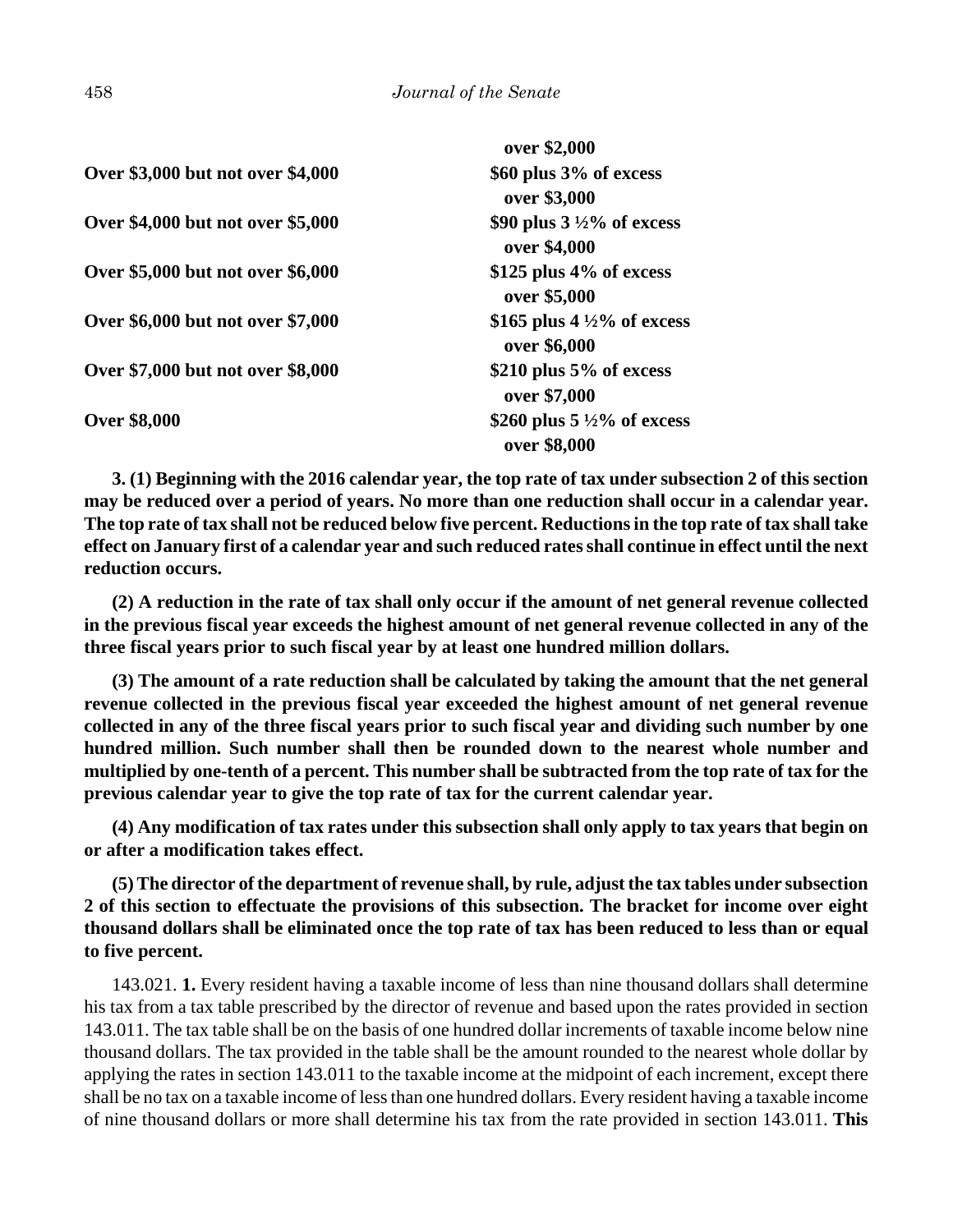**subsection shall only apply if the top rate of tax under section 143.011 is greater than five and one-half of a percent.**

**2. Every resident having a taxable income of less than eight thousand dollars shall determine his tax from a tax table prescribed by the director of revenue and based upon the rates provided in section 143.011. The tax table shall be on the basis of one hundred dollar increments of taxable income below eight thousand dollars. The tax provided in the table shall be the amount rounded to the nearest whole dollar by applying the rates in section 143.011 to the taxable income at the midpoint of each increment, except there shall be no tax on a taxable income of less than one hundred dollars. Every resident having a taxable income of eight thousand dollars or more shall determine his tax from the rate provided in section 143.011. This subsection shall only apply if the top rate of tax under section 143.011 is greater than five percent and less than or equal to five and one-half percent.**"; and

Further amend the title and enacting clause accordingly.

Senator Schmitt moved that the above amendment be adopted.

Senator Schmitt offered **SA 1** to **SA 1**:

# SENATE AMENDMENT NO. 1 TO SENATE AMENDMENT NO. 1

Amend Senate Amendment No. 1 to Senate Substitute for Senate Committee Substitute for Senate Bills Nos. 509 and 496, Page 3, Line 8, by striking the word "five" and inserting in lieu thereof the following: "**four**"; and

Further amend said amendment, page 4, line 5, by inserting immediately at the end of said line the following: "**The bracket for income over seven thousand dollars shall be eliminated once the top rate of tax has been reduced to less than four and one-half percent. The bracket for income over six thousand dollars shall be eliminated once the top rate of tax has been reduced to less than four percent.**"; and

Further amend said amendment, page 5, line 5, by inserting immediately after all of said line the following:

"**3. Every resident having a taxable income of less than seven thousand dollars shall determine his tax from a tax table prescribed by the director of revenue and based upon the rates provided in section 143.011. The tax table shall be on the basis of one hundred dollar increments of taxable income below seven thousand dollars. The tax provided in the table shall be the amount rounded to the nearest whole dollar by applying the rates in section 143.011 to the taxable income at the midpoint of each increment, except there shall be no tax on a taxable income of less than one hundred dollars. Every resident having a taxable income of seven thousand dollars or more shall determine his tax from the rate provided in section 143.011. This subsection shall only apply if the top rate of tax under section 143.011 is greater than four and one-half percent and less than or equal to five percent.**

**4. Every resident having a taxable income of less than six thousand dollars shall determine his tax from a tax table prescribed by the director of revenue and based upon the rates provided in section 143.011. The tax table shall be on the basis of one hundred dollar increments of taxable income below six thousand dollars. The tax provided in the table shall be the amount rounded to the nearest whole**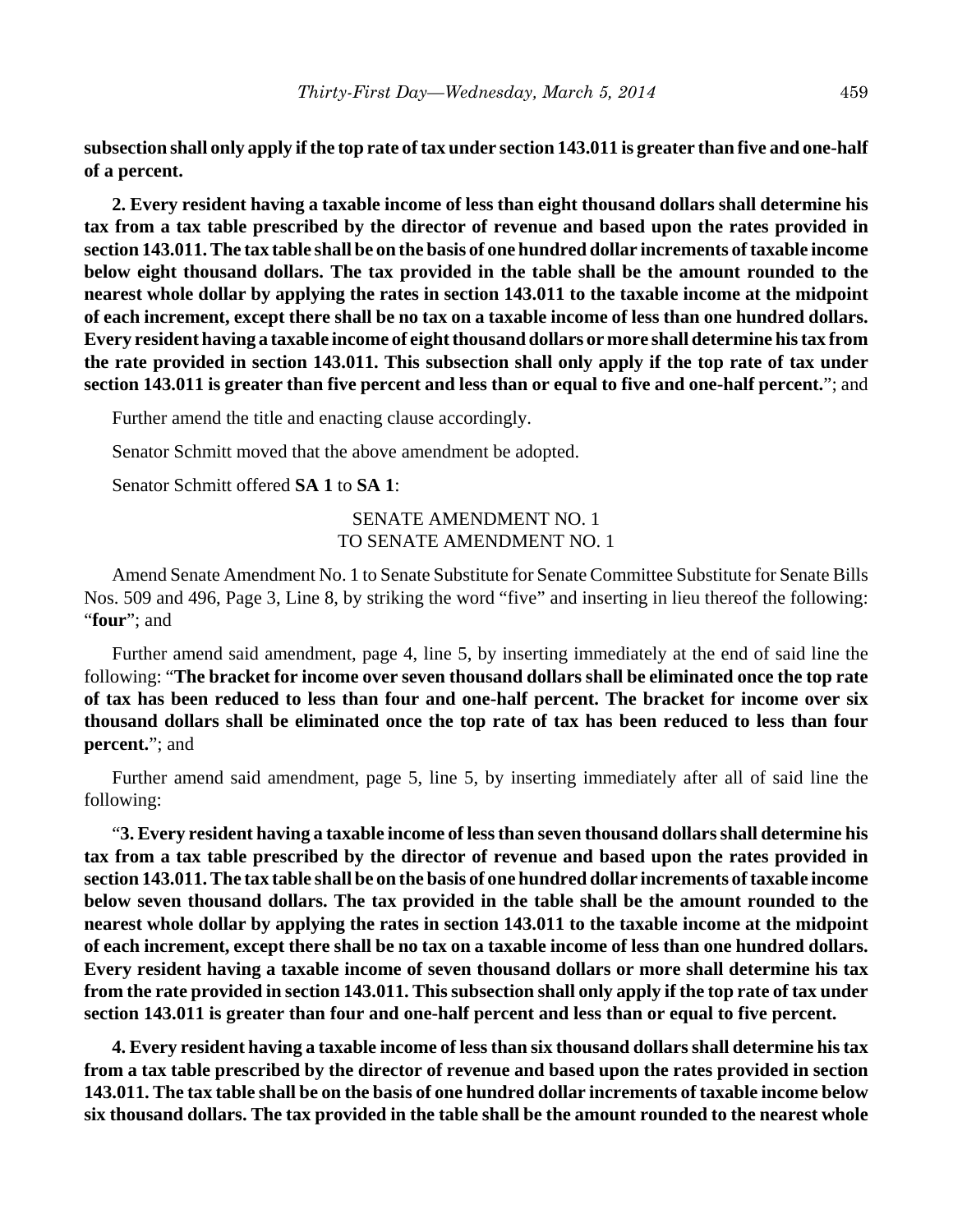**dollar by applying the rates in section 143.011 to the taxable income at the midpoint of each increment, except there shall be no tax on a taxable income of less than one hundred dollars. Every resident having a taxable income of six thousand dollars or more shall determine his tax from the rate provided in section 143.011. This subsection shall only apply if the top rate of tax under section 143.011 is greater than four percent and less than or equal to four and one-half percent.**

**5. Every resident having a taxable income of less than five thousand dollars shall determine his tax from a tax table prescribed by the director of revenue and based upon the rates provided in section 143.011. The tax table shall be on the basis of one hundred dollar increments of taxable income below five thousand dollars. The tax provided in the table shall be the amount rounded to the nearest whole dollar by applying the rates in section 143.011 to the taxable income at the midpoint of each increment, except there shall be no tax on a taxable income of less than one hundred dollars. Every resident having a taxable income of five thousand dollars or more shall determine his tax from the rate provided in section 143.011. This subsection shall only apply if the top rate of tax under section 143.011 is equal to four percent.**"

Senator Schmitt moved that the above amendment be adopted.

At the request of Senator Kraus, **SB 509** and **SB 496**, with **SCS**, **SS** for **SCS**, **SA 1** and **SA 1** to **SA 1** (pending), were placed on the Informal Calendar.

# **MESSAGES FROM THE HOUSE**

The following message was received from the House of Representatives through its Chief Clerk:

Mr. President: I am instructed by the House of Representatives to inform the Senate that the House has taken up and passed **SS** for **SCS** for **SB 650**.

With House Amendment No. 1.

#### HOUSE AMENDMENT NO. 1

Amend Senate Substitute for Senate Committee Substitute for Senate Bill No. 650, Page 2, Section 67.5092, Line 36 by inserting immediately after the word "on" on said Line the following:"**[**existing structure**]**"; and Further amend said bill, Page 3, Section 67.5092, Line 75, by inserting after the phrase "more than" on said Line the following: "**[**two thousand five hundred**]**"; and Further amend said bill, Section 67.5098, Page 8, Line 19, by enclosing in brackets the word: "ninety" on said Line and inserting immediately thereafter the phrase: "**one hundred twenty**"; and

Further amend said bill by amending the title, enacting clause, and intersectional references accordingly.

In which the concurrence of the Senate is respectfully requested.

#### **PRIVILEGED MOTIONS**

Senator Lager moved that **SS** for **SCS** for **SB 650**, with **HA 1** be taken up for 3rd reading and final passage, which motion prevailed.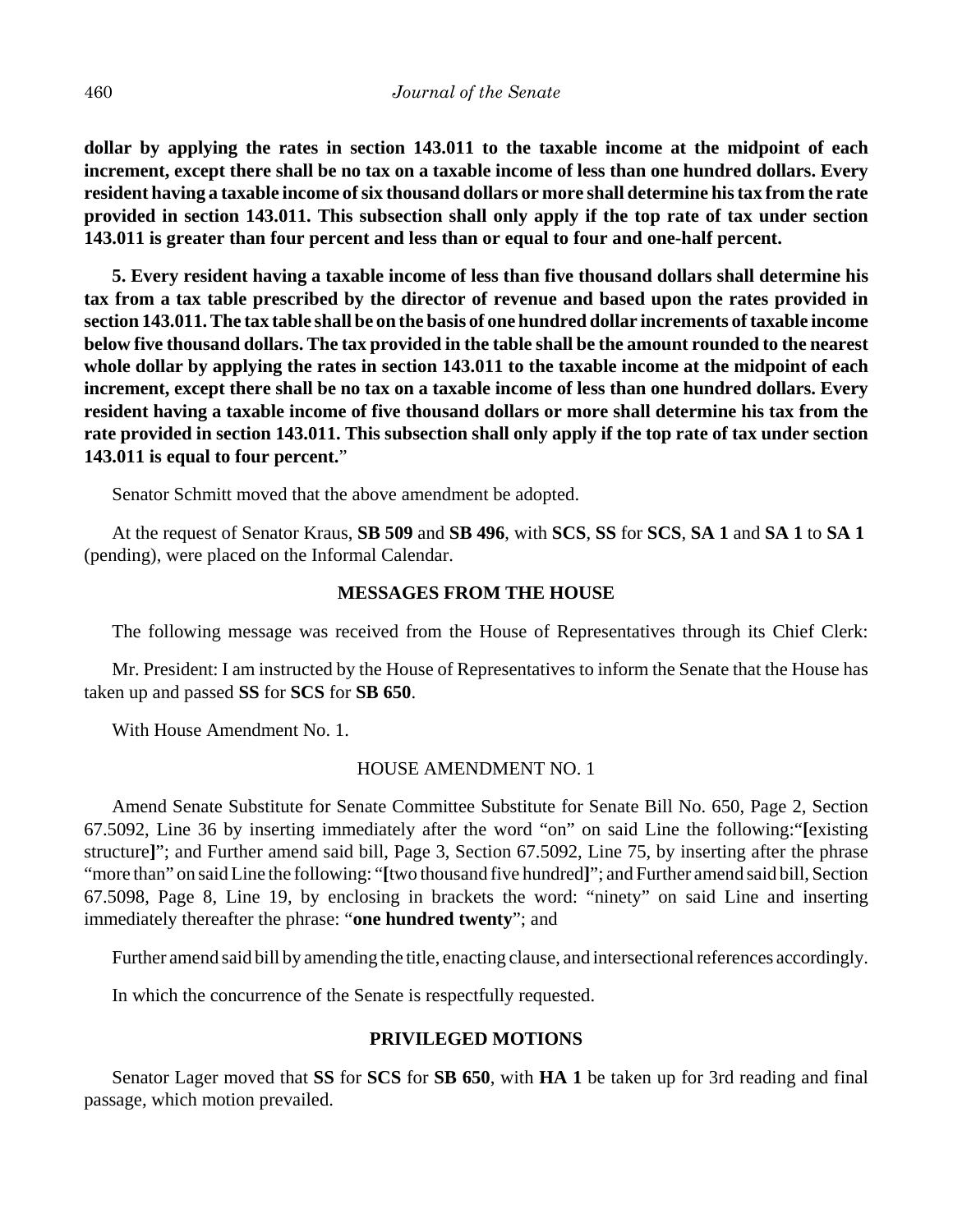#### **HA 1** was taken up.

Senator Lager moved that the above amendment be adopted, which motion prevailed by the following vote:

|              | YEAS-Senators                            |            |        |                |         |       |            |
|--------------|------------------------------------------|------------|--------|----------------|---------|-------|------------|
| <b>Brown</b> | Chappelle-Nadal                          | Cunningham | Curls  | Dempsey        | Dixon   | Emery | Holsman    |
| Justus       | Keaveny                                  | Kehoe      | Kraus  | Lager          | Lamping | Libla | Munzlinger |
| Nasheed      | <b>Nieves</b>                            | Parson     | Pearce | Richard        | Romine  | Sater | Schaaf     |
| Schaefer     | Schmitt                                  | Sifton     | Silvey | Wallingford-29 |         |       |            |
|              | NAYS-Senator LeVota-1<br>Absent-Senators |            |        |                |         |       |            |
| Rupp         | Walsh<br>Wasson-3                        |            |        |                |         |       |            |
| Vacancies-1  | Absent with leave—Senators—None          |            |        |                |         |       |            |

On motion of Senator Lager, **SS** for **SCS** for **SB 650**, as amended, was read the 3rd time and passed by the following vote:

#### YEAS—Senators

| <b>Brown</b> | Chappelle-Nadal | Cunningham    | Curls  | Dempsey | Dixon          | Emery  | Holsman |
|--------------|-----------------|---------------|--------|---------|----------------|--------|---------|
| Justus       | Keaveny         | Kehoe         | Kraus  | Lager   | Lamping        | LeVota | Libla   |
| Munzlinger   | Nasheed         | <b>Nieves</b> | Parson | Pearce  | Richard        | Romine | Sater   |
| Schaaf       | Schaefer        | Schmitt       | Sifton | Silvey  | Wallingford—30 |        |         |

NAYS—Senators—None

Absent—Senators

Rupp Walsh Wasson—3

Absent with leave—Senators—None

Vacancies—1

The President declared the bill passed.

On motion of Senator Lager, title to the bill was agreed to.

Senator Lager moved that the vote by which the bill passed be reconsidered.

Senator Richard moved that motion lay on the table, which motion prevailed.

Bill ordered enrolled.

President Pro Tem Dempsey assumed the Chair.

## **SIGNING OF BILLS**

The President Pro Tem announced that all other business would be suspended and **HCS** for **SS** for **SCS**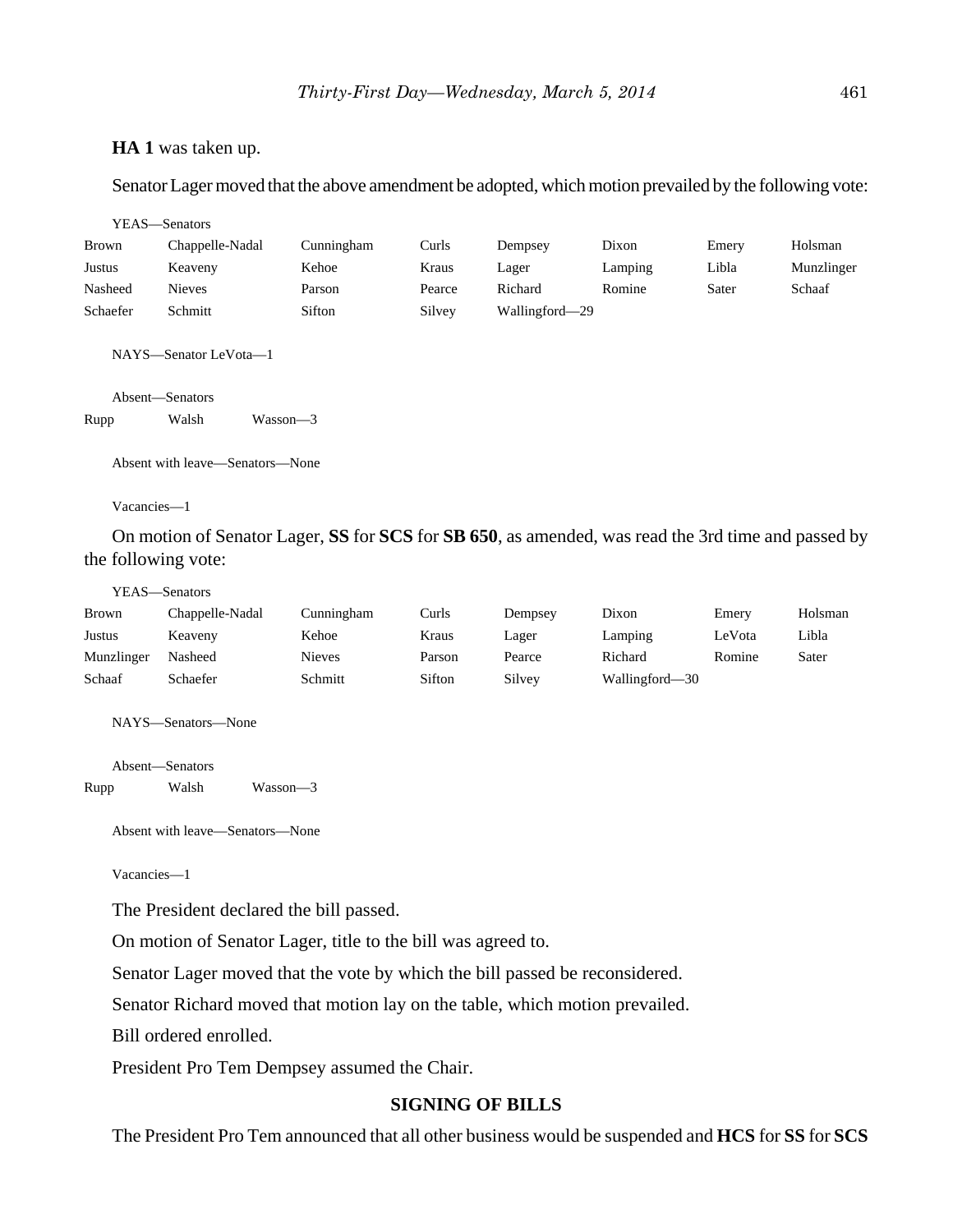for **SB 653**, having passed both branches of the General Assembly, would be read at length by the Secretary, and if no objections be made, the bill would be signed by the President Pro Tem to the end that it may become law. No objections being made, the bill was so read by the Secretary and signed by the President Pro Tem.

Senator Kehoe assumed the Chair.

On motion of Senator Richard, the Senate recessed until 4:00 p.m.

# **RECESS**

The time of recess having expired, the Senate was called to order by Senator Kraus.

# **BILLS DELIVERED TO THE GOVERNOR**

**HCS** for **SS** for **SCS** for **SB 653**, after having been duly signed by the Speaker of the House of Representatives in open session, was delivered to the Governor by the Secretary of the Senate.

# **MESSAGES FROM THE HOUSE**

The following messages were received from the House of Representatives through its Chief Clerk:

Mr. President: I am instructed by the House of Representatives to inform the Senate that the House has taken up and passed **HB 1173**, entitled:

An Act to repeal sections 1.010 and 538.210, RSMo, and to enact in lieu thereof two new sections relating to claims arising out of the rendering of or failure to render health care services.

In which the concurrence of the Senate is respectfully requested.

Read 1st time.

Also,

Mr. President: I am instructed by the House of Representatives to inform the Senate that the House has taken up and passed **SB 649**.

Bill ordered enrolled.

Photographers from KOMU-TV were given permission to take pictures in the Senate Chamber.

## **SENATE BILLS FOR PERFECTION**

Senator Brown moved that **SB 589**, with **SCS**, be taken up for perfection, which motion prevailed.

**SCS** for **SB 589**, entitled:

# SENATE COMMITTEE SUBSTITUTE FOR SENATE BILL NO. 589

An Act to repeal sections 1.010, 379.200, 537.065, 537.067, and 538.210, RSMo, and to enact in lieu thereof eight new sections relating to civil actions for damages.

Was taken up.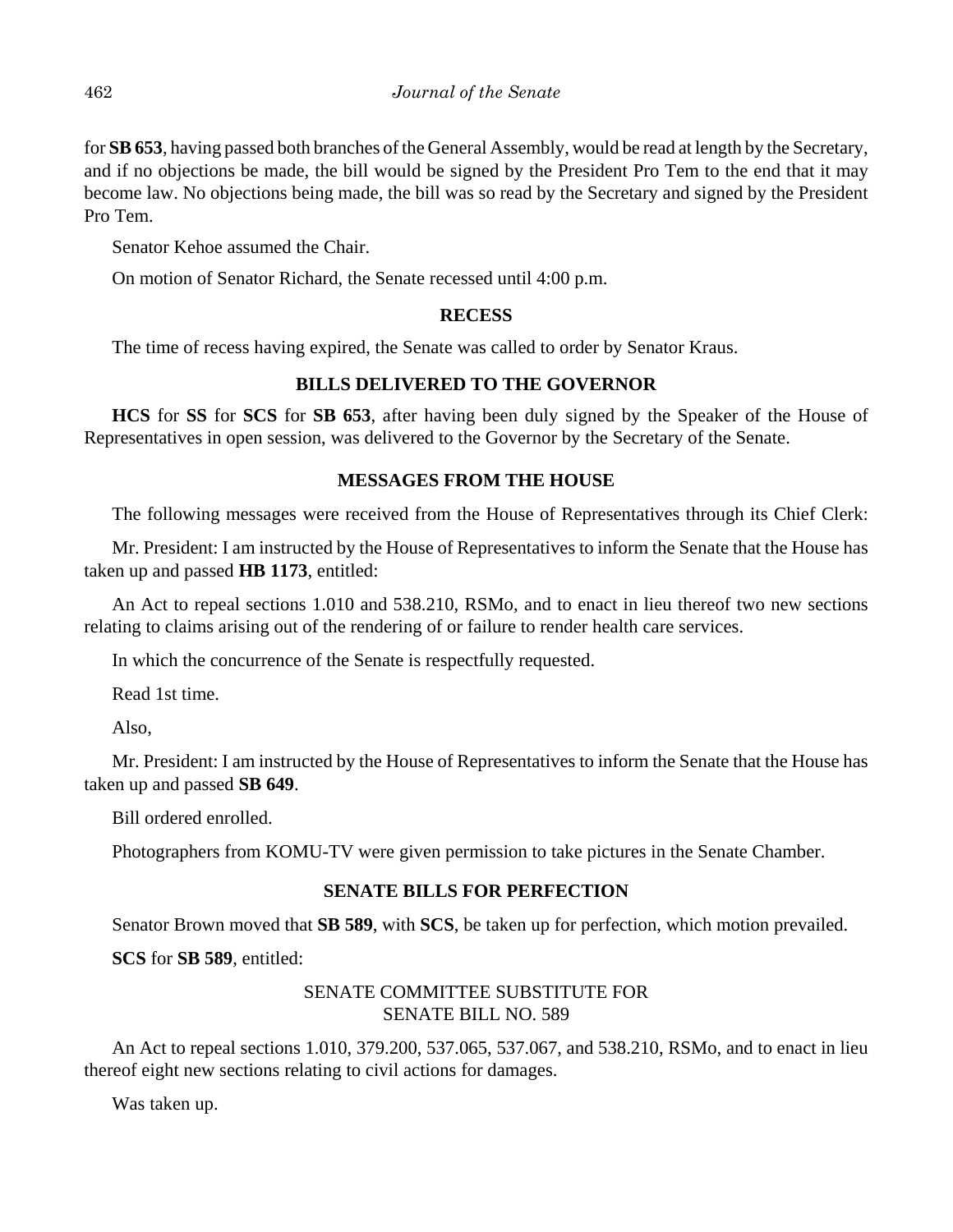Senator Brown moved that **SCS** for **SB 589** be adopted.

Senator Dempsey offered **SA 1**, which was read:

#### SENATE AMENDMENT NO. 1

Amend Senate Committee Substitute for Senate Bill No. 589, Page 2, Section 375.417, Line 21, by striking the words "a basis" and inserting in lieu thereof the following: "**an allegation, fact, claim, or issue**"; and

Further amend said bill and section, page 3, line 43, by inserting at the end of said line the following: "**However, the reservation of rights may be admissible as evidence of the insurer's statement of its position.**"; and

Further amend said bill, page 4, section 379.200, line 19, by inserting immediately after the word "showing" the following: "**and the court shall have the duty to determine**".

Senator Dempsey moved that the above amendment be adopted.

Senator Sifton offered **SSA 1** for **SA 1**:

# SENATE SUBSTITUTE AMENDMENT NO. 1 FOR SENATE AMENDMENT NO. 1

Amend Senate Committee Substitute for Senate Bill No. 589, Pages 2-3, Section 375.417, Lines 1-60, by striking all of said amendment, and by striking all of said section from the bill; and

Further amend said bill, pages 3-4, section 375.418, lines 1-17, by striking all of said section from the bill; and

Further amend said bill, page 4, section 375.419, lines 1-9, by striking all of said section from the bill; and

Further amend said bill, pages 4-5, section 379.200, lines 1-35, by striking all of said section from the bill; and

Further amend said bill, pages 5-6, section 537.065, lines 1-27, by striking all of said section from the bill; and

Further amend said bill, page 8, section 538.210, line 42, by inserting immediately after said line the following:

"**Section 1. There shall be a presumed duty to defend in any insurance policy sold in this state.**"; and

Further amend the title and enacting clause accordingly.

Senator Sifton moved that the above substitute amendment be adopted.

At the request of Senator Dempsey, **SA 1** was withdrawn rendering the substitute amendment moot.

Senator Sifton offered **SA 2**:

#### SENATE AMENDMENT NO. 2

Amend Senate Committee Substitute for Senate Bill No. 589, Pages 2-3, Section 375.417, Lines 1-60,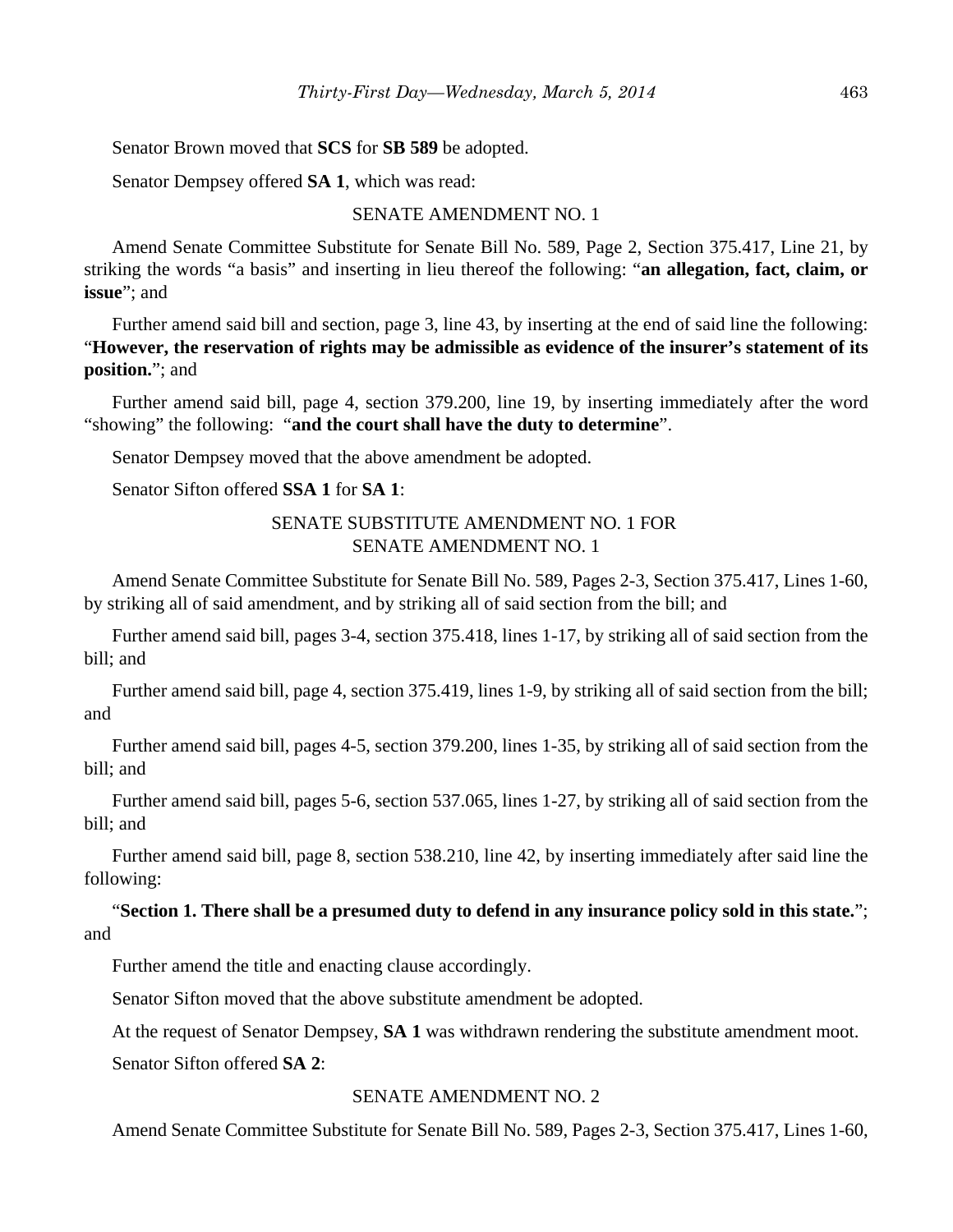by striking all of said section from the bill; and

Further amend said bill, pages 3-4, section 375.418, lines 1-17, by striking all of said section from the bill; and

Further amend said bill, page 4, section 375.419, lines 1-9, by striking all of said section from the bill; and

Further amend said bill, pages 4-5, section 379.200, lines 1-35, by striking all of said section from the bill; and

Further amend said bill, pages 5-6, section 537.065, lines 1-27, by striking all of said section from the bill; and

Further amend said bill, page 8, section 538.210, line 42, by inserting immediately after said line the following:

"**Section 1. There shall be a presumed duty to defend in any insurance policy sold in this state.**"; and

Further amend the title and enacting clause accordingly.

Senator Sifton moved that the above amendment be adopted.

Senator Schaefer offered **SA 1** to **SA 2**, which was read:

## SENATE AMENDMENT NO. 1 TO SENATE AMENDMENT NO. 2

Amend Senate Amendment No. 2 to Senate Committee Substitute for Senate Bill No. 589, Page 1, Lines 11-14 of said amendment, by striking all of said lines.

Senator Schaefer moved that the above amendment be adopted.

At the request of Senator Brown, **SB 589**, with **SCS**, **SA 2** and **SA 1** to **SA 2** (pending), was placed on the Informal Calendar.

## **MESSAGES FROM THE HOUSE**

The following messages were received from the House of Representatives through its Chief Clerk:

Mr. President: I am instructed by the House of Representatives to inform the Senate that the House has taken up and passed **SCS** for **SB 651**.

Bill ordered enrolled.

Also,

Mr. President: I am instructed by the House of Representatives to inform the Senate that the House has taken up and passed **HCS** for **HB 1426**, entitled:

An Act to amend chapter 44, RSMo, by adding thereto one new section relating to personal identifying information in disasters or emergencies.

In which the concurrence of the Senate is respectfully requested.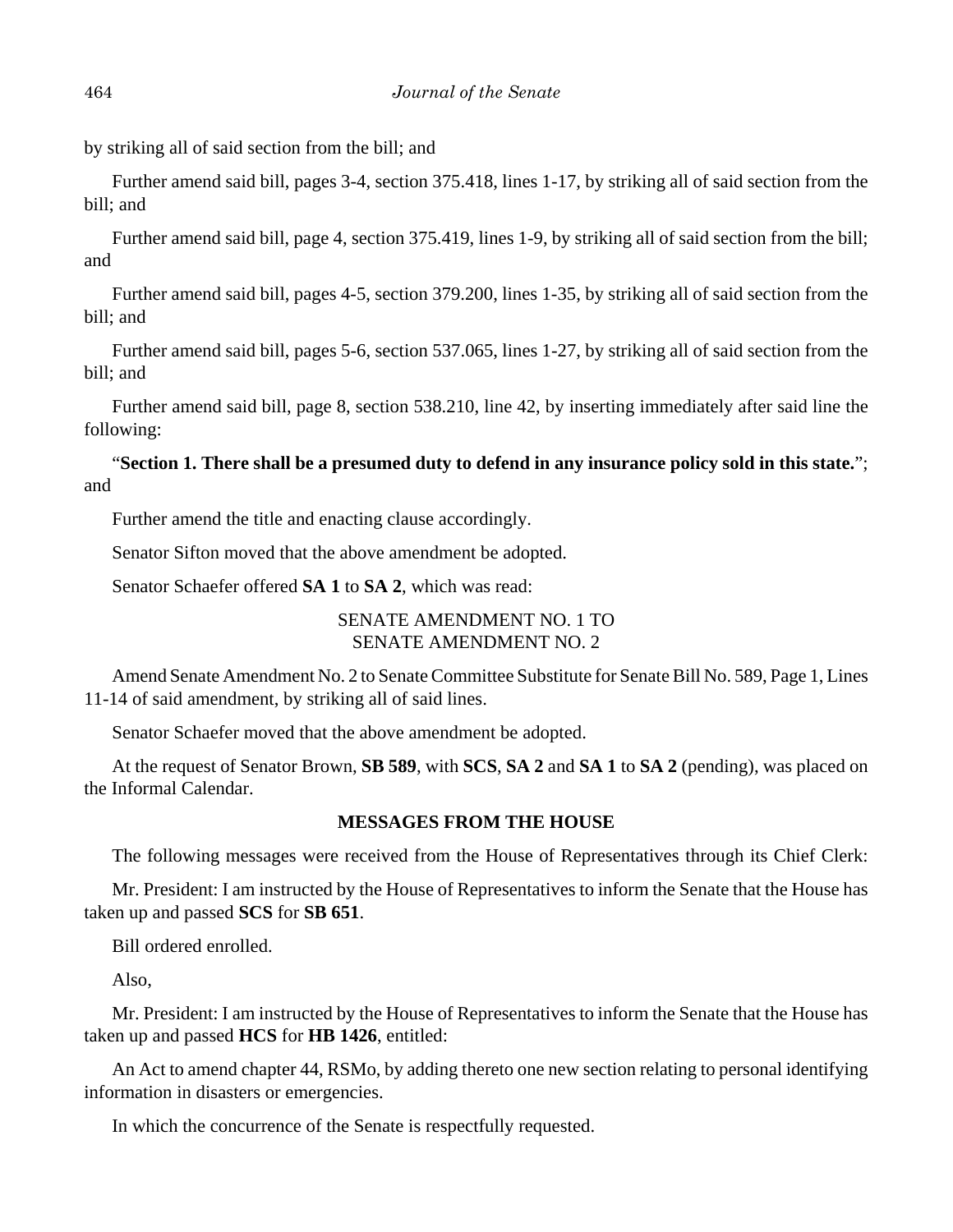Read 1st time.

Also,

Mr. President: I am instructed by the House of Representatives to inform the Senate that the House has taken up and adopted **HCS** for **HCR 13**.

#### HOUSE COMMITTEE SUBSTITUTE FOR HOUSE CONCURRENT RESOLUTION NO. 13

WHEREAS, the state of Missouri has a long history of supporting the military in their mission to protect the American people; and

WHEREAS, Whiteman Air Force Base, home to the 442<sup>nd</sup> Fighter Wing, is dedicated to delivering dynamic air power for the United States and acting as both a powerful deterrent to enemies and as an assurance to American citizens and allies; and

WHEREAS, the 442<sup>nd</sup> Fighter Wing has a rich legacy of defending the United States and its allies through its involvement in World War II, the Cold War, Operation Desert Storm, Operation Enduring Freedom, and Operation Iraqi Freedom; and

WHEREAS, the mission of the 442<sup>nd</sup> is to maintain and support the A-10 Thunderbolt II at the highest level of combat readiness; and

WHEREAS, the A-10 Thunderbolt II is the Air Force's only fighter plane designed for close-air support providing critical front-line support for American forces on the ground and conducting combat search and rescue missions; and

WHEREAS, the A-10 Thunderbolt II is vital to providing Missouri civilian and military jobs as the  $442<sup>nd</sup>$  Fighter Wing is the largest tenant unit at Whiteman Air Force Base and has a payroll of around \$40 million dollars, a personnel force of 1,100 people, and an economic impact of millions of dollars in the local community; and

WHEREAS, newly proposed federal budget cuts for the Department of Defense would impact the 35th Combat Aviation Brigade, which has three units located in Missouri; and

WHEREAS, the 35th Combat Aviation Brigade includes the 1-135th Aviation Battalion, located at Whiteman Airforce Base, which conducts attack reconnaissance, security operations that compliment other maneuver forces, and has 24 AH-64 D Apache Longbow attack helicopters assigned to it; and

WHEREAS, the 35th Combat Aviation Brigade includes the 3-135th Aviation Battalion, located in Lebanon, Missouri, which provides mission command, administration, and logistics support; and

WHEREAS, the 35th Combat Aviation Brigade includes the 935th Aviation Support Battalion, located in Springfield and Warrensburg, Missouri, which provides maintenance, maneuver, signal, and logistics support; and

WHEREAS, the impact of the proposed budget cuts would result in a loss of over \$34 million dollars and over 400 military personnel:

NOW THEREFORE BE IT RESOLVED that the members of the House of Representatives of the Ninety-seventh General Assembly, Second Regular Session, the Senate concurring therein, hereby strongly urge the United States Air Force not to eliminate the A-10 Thunderbolt II aircraft fleet and strongly urge the United States Department of Defense to reconsider its proposed budget cuts to find a solution that fully takes into account national security needs as well as state domestic response obligations; and

BE IT FURTHER RESOLVED that the Chief Clerk of the Missouri House of Representatives be instructed to prepare a properly inscribed copy of this resolution for the Secretary of Defense, the Secretary of the Air Force, and each member of Missouri's congressional delegation.

In which the concurrence of the Senate is respectfully requested.

#### **PRIVILEGED MOTIONS**

Having voted on the prevailing side, Senator Schmitt moved that the vote by which **SCS** for **SB 666** was declared perfected and ordered printed be reconsidered, which motion prevailed by the following vote:

| YEAS—Senators |                 |            |        |         |         |        |         |
|---------------|-----------------|------------|--------|---------|---------|--------|---------|
| <b>Brown</b>  | Chappelle-Nadal | Cunningham | Curls  | Dempsey | Dixon   | Emery  | Holsman |
| Justus        | Keaveny         | Kehoe      | Kraus  | Lager   | Lamping | LeVota | Libla   |
| Munzlinger    | Nasheed         | Parson     | Pearce | Richard | Romine  | Sater  | Schaaf  |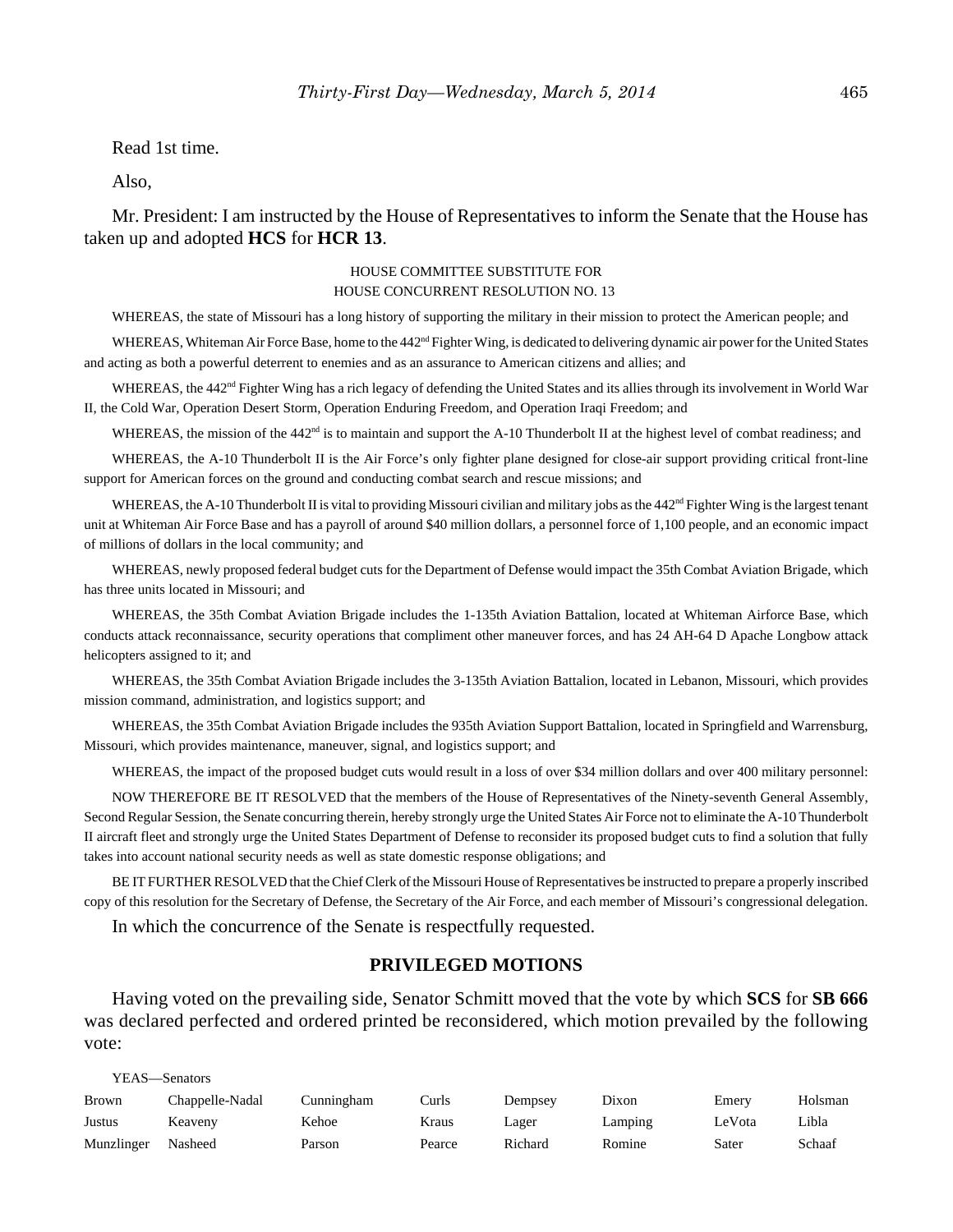```
466 Journal of the Senate
```

```
Schaefer Schmitt Sifton Silvey Wallingford Walsh—30
   NAYS—Senators—None
   Absent—Senators
Nieves Rupp Wasson—3
   Absent with leave—Senators—None
   Vacancies—1
```
Senator Lager assumed the Chair.

Having voted on the prevailing side, Senator Schmitt moved that the vote by which **SCS** for **SB 666** was adopted be reconsidered, which motion prevailed by the following vote:

| YEAS—Senators |                 |            |        |             |          |       |            |
|---------------|-----------------|------------|--------|-------------|----------|-------|------------|
| <b>Brown</b>  | Chappelle-Nadal | Cunningham | Curls  | Dempsey     | Dixon    | Emery | Holsman    |
| Keaveny       | Kehoe           | Kraus      | Lager  | Lamping     | LeVota   | Libla | Munzlinger |
| Nasheed       | <b>Nieves</b>   | Parson     | Pearce | Richard     | Romine   | Sater | Schaaf     |
| Schaefer      | Schmitt         | Sifton     | Silvey | Wallingford | Walsh-30 |       |            |

NAYS—Senators—None

Absent—Senators

Justus Rupp Wasson—3

Absent with leave—Senators—None

Vacancies—1

**SCS** for **SB 666** was again taken up.

Senator Schmitt offered **SS** for **SCS** for **SB 666**, entitled:

# SENATE SUBSTITUTE FOR SENATE COMMITTEE SUBSTITUTE FOR SENATE BILL NO. 666

An Act to amend chapter 143, RSMo, by adding thereto one new section relating to a tax credit for residential real property owners.

Senator Schmitt moved that **SS** for **SCS** for **SB 666** be adopted, which motion prevailed.

On motion of Senator Schmitt, **SS** for **SCS** for **SB 666** was declared perfected and ordered printed.

## **SENATE BILLS FOR PERFECTION**

Senator Libla moved that **SB 530**, with **SCS** (pending), be called from the Informal Calendar and again taken up for perfection, which motion prevailed.

**SCS** for **SB 530** was again taken up.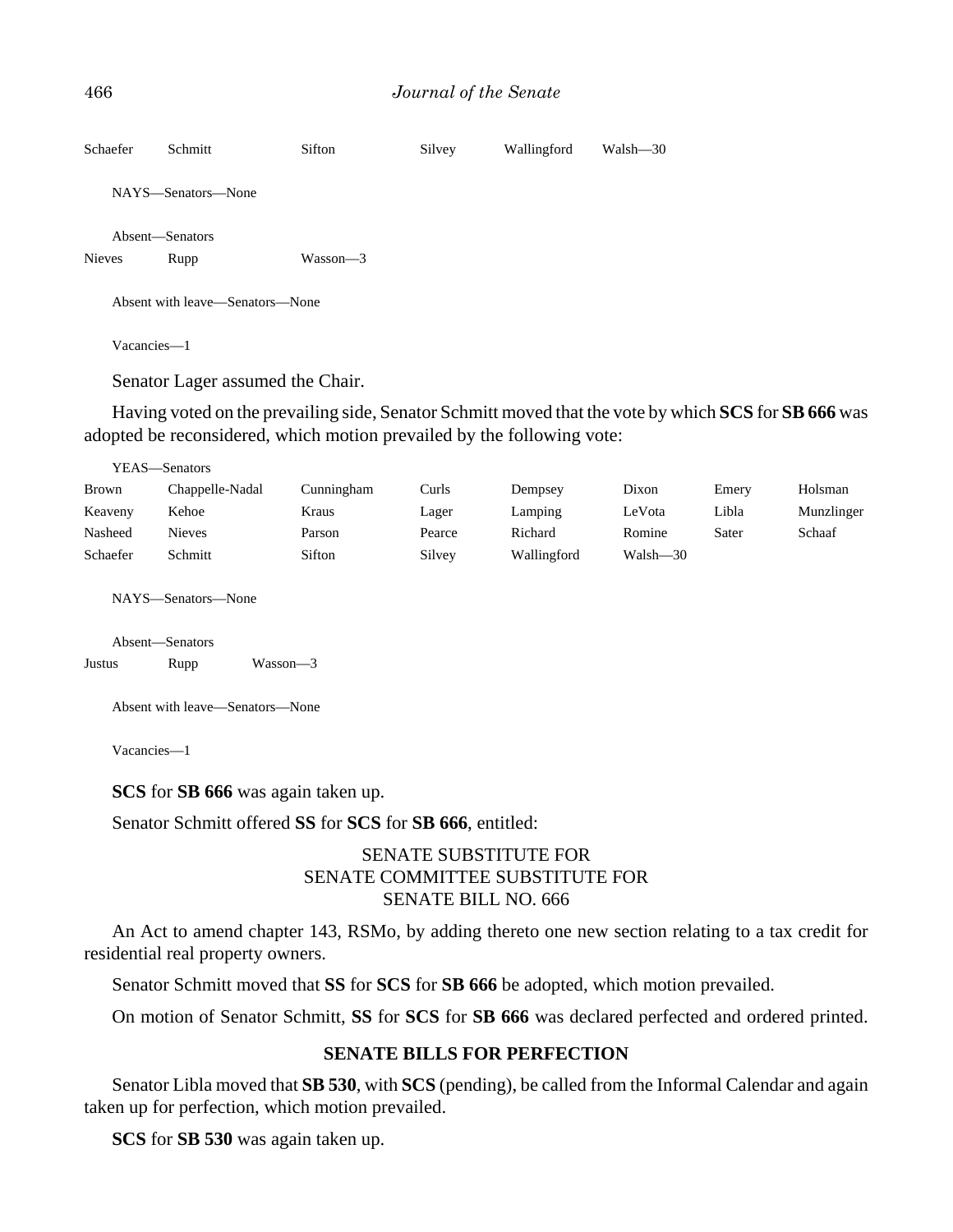Senator Kraus assumed the Chair.

Senator Justus offered **SA 1**:

#### SENATE AMENDMENT NO. 1

Amend Senate Committee Substitute for Senate Bill No. 530, Pages 1-3, Section 211.183, Lines 1-86, by striking all of said section from the bill; and

Further amend said bill, page 7, section 211.447, line 140, by striking "including but not limited to" and inserting in lieu thereof the following: "**consisting of**"; and

Further amend the title and enacting clause accordingly.

Senator Justus moved that the above amendment be adopted, which motion prevailed.

Senator Libla moved that **SCS** for **SB 530**, as amended, be adopted, which motion prevailed.

On motion of Senator Libla, **SCS** for **SB 530**, as amended, was declared perfected and ordered printed.

Senator Sater moved that **SB 519**, with **SS** and **SA 1** (pending), be called from the Informal Calendar and again taken up for perfection, which motion prevailed.

**SA 1** was again taken up.

Senator Dixon assumed the Chair.

Senator Kehoe assumed the Chair.

Senator Sifton requested a roll call vote be taken on the adoption of **SA 1** and was joined in his request by Senators Curls, Justus, LeVota and Walsh.

Senator Pearce assumed the Chair.

At the request of Senator Sater, **SB 519**, with **SS** and **SA 1** (pending), was placed on the Informal Calendar.

#### **REPORTS OF STANDING COMMITTEES**

Senator Richard, Chairman of the Committee on Rules, Joint Rules, Resolutions and Ethics, submitted the following reports:

Mr. President: Your Committee on Rules, Joint Rules, Resolutions and Ethics, to which were referred **SS** for **SCS** for **SB 666** and **SCS** for **SB 530**, begs leave to report that it has examined the same and finds that the bills have been truly perfected and that the printed copies furnished the Senators are correct.

Also,

Mr. President: Your Committee on Rules, Joint Rules, Resolutions and Ethics, to which were referred **SCS** for **SB 651**; **SB 649**; and **SS** for **SCS** for **SB 650**, begs leave to report that it has examined the same and finds that the bills have been duly enrolled and that the printed copies furnished the Senators are correct.

## **REFERRALS**

President Pro Tem Dempsey referred **SS** for **SCS** for **SB 666** to the Committee on Governmental Accountability and Fiscal Oversight.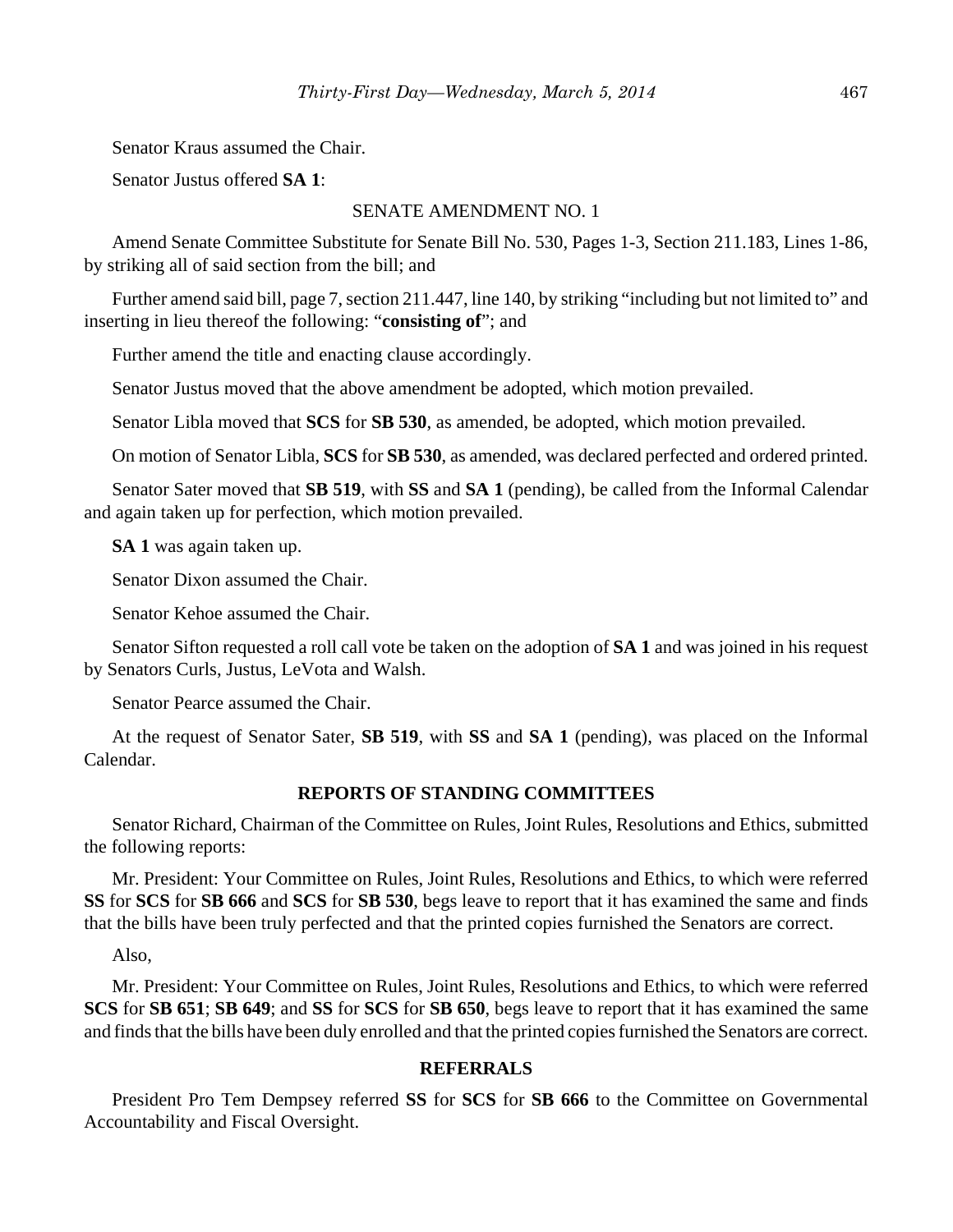#### **RESOLUTIONS**

Senator Lager offered Senate Resolution No. 1525, regarding the Fiftieth Wedding Anniversary of Mr. and Mrs. Billy Carter, Trenton, which was adopted.

Senator Lager offered Senate Resolution No. 1526, regarding the Fiftieth Wedding Anniversary of Mr. and Mrs. Jerry Thomas, Stanberry, which was adopted.

Senator Lager offered Senate Resolution No. 1527, regarding the Fiftieth Wedding Anniversary of Mr. and Mrs. Burton Messner, Maryville, which was adopted.

Senator Justus offered Senate Resolution No. 1528, regarding James Brewer, House Springs, which was adopted.

Senator Justus offered Senate Resolution No. 1529, regarding Ali Walker, which was adopted.

Senator Justus offered Senate Resolution No. 1530, regarding Liberty Christian Academy boys and girls basketball programs, which was adopted.

Senator Lager offered Senate Resolution No. 1531, regarding Dylan McClain, which was adopted.

Senator Walsh offered Senate Resolution No. 1532, regarding William R. Schwarz, Florissant, which was adopted.

Senator Munzlinger offered Senate Resolution No. 1533, regarding Friends for La Plata Preservation, which was adopted.

Senator Kraus offered Senate Resolution No. 1534, regarding the 2013-2014 state champion Oak Grove High School Panthers wrestling program, which was adopted.

Senator Kraus offered Senate Resolution No. 1535, regarding Connor Brown, which was adopted. Senator Kraus offered Senate Resolution No. 1536, regarding Bryce Mercer, which was adopted. Senator Kraus offered Senate Resolution No. 1537, regarding Christian Boyles, which was adopted. Senator Kraus offered Senate Resolution No. 1538, regarding Daniel Lewis, which was adopted. Senator Kraus offered Senate Resolution No. 1539, regarding Michael Pixley, which was adopted. Senator Kraus offered Senate Resolution No. 1540, regarding Austin Eveler, which was adopted.

Senator Brown offered Senate Resolution No. 1541, regarding the Fiftieth Wedding Anniversary of Mr. and Mrs. William Kaimann, Camdenton, which was adopted.

## **INTRODUCTIONS OF GUESTS**

Senator Richard introduced to the Senate, Dr. Gary Melhorn, Springfield.

Senator Pearce introduced to the Senate, Kyle Shell, Christine Prael, and students from University of Central Missouri.

Senator Schaefer introduced to the Senate, Dr. Kristin Sohl, Pediatricians and students from the University of Missouri-Columbia.

Senator Lamping introduced to the Senate, Rick York, D.O., David Tannehill, D.O., Tim Jennings, D.O., Mark Pelikan, D.O., Michelle Goetz, D.O., Lee Parks, D.O., Tony D'Angelo, D.O., Leah Silver, D.O., Jarad Schwartz, D.O., and students Tara Rognan, Jessica Baidetti, Katelin Kehoe, Brian Moore and Mary Ann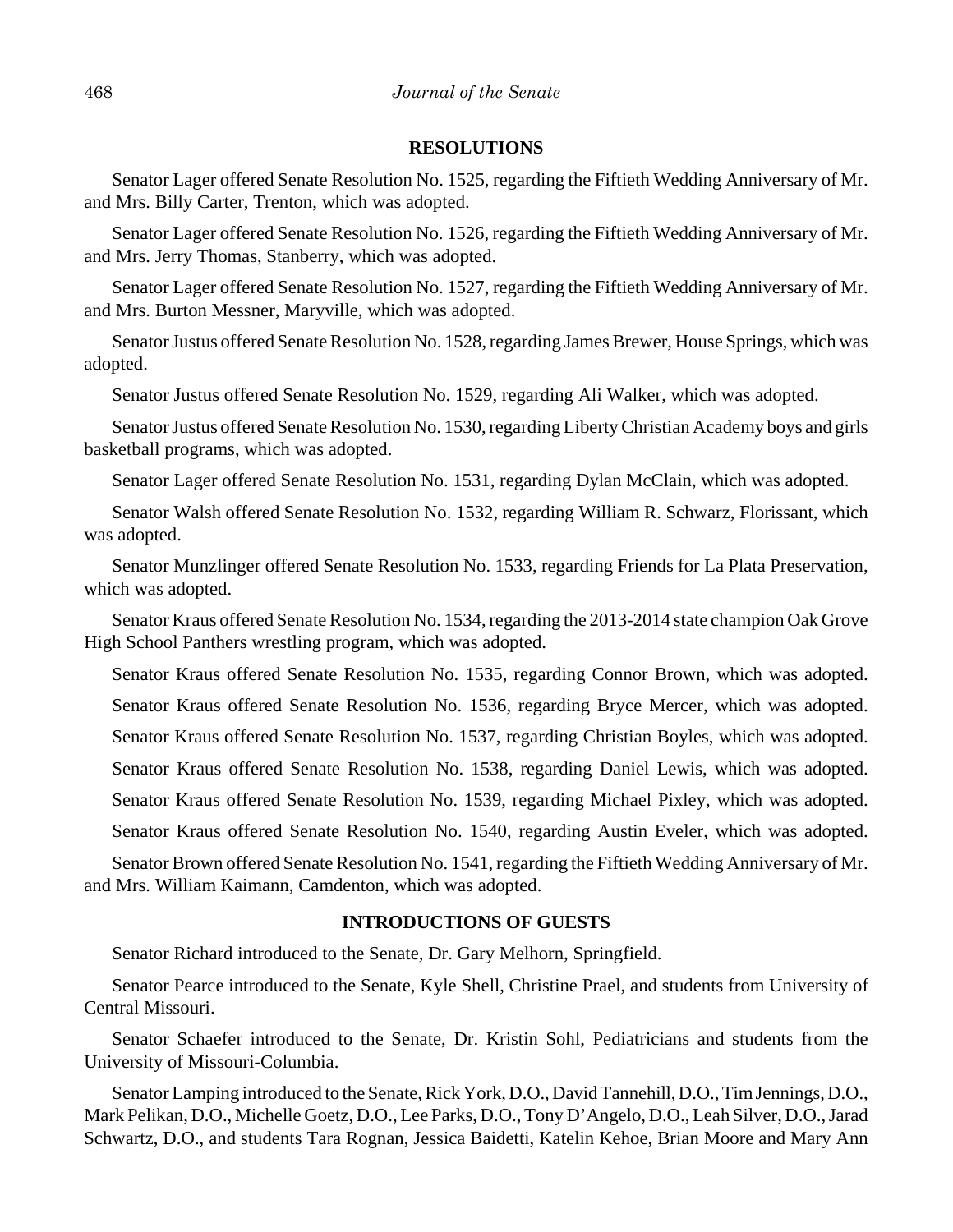Chrzaszcz, St. Louis.

Senator Dixon introduced to the Senate, Jane Duff, Springfield.

Senator Walsh introduced to the Senate, Christine Chadwick, Dr. Terry Jones, Leon Sharpe, and members of 2013-2014 Leadership St. Louis.

Senator Romine introduced to the Senate, Kory, Juli, Van and Max Kleppe, Farmington.

Senator Dixon introduced to the Senate, Matt Bailey, Charlyce Ruth and Mike Benna, Springfield.

Senator Lager introduced to the Senate, students from Northwest Missouri State University.

On behalf of Senators Emery, Parson and himself, Senator Pearce introduced to the Senate, Jan Jones, Johnson County; Jamie Nichols, Saline County; Ronda Ake, Henry County; and Barbara Clevenger, Pettis County.

Senator Dempsey introduced to the Senate, Carl Maus, St. Charles County.

Senator Schaaf introduced to the Senate, Abigail and Brook Rinehart, St. Joseph.

On motion of Senator Richard, the Senate adjourned under the rules.

# SENATE CALENDAR \_\_\_\_\_\_

# THIRTY-SECOND DAY–THURSDAY, MARCH 6, 2014 \_\_\_\_\_\_

#### FORMAL CALENDAR

#### SECOND READING OF SENATE BILLS

| SB 871-Holsman                | SB 885-Pearce      |
|-------------------------------|--------------------|
| SB 872-Wallingford and Justus | SB 886-Schaefer    |
| SB 873-Brown                  | SB 887-Schaefer    |
| SB 874-Wasson                 | SB 888-Parson      |
| SB 875-Sater                  | SB 889-Parson      |
| SB 876-LeVota                 | SB 890-Kehoe       |
| SB 877-Kraus                  | SB 891-Kehoe       |
| SB 878-Lamping                | SB 892-Kraus       |
| SB 879-Sifton                 | SB 893-Kraus       |
| SB 880-Sifton                 | SB 894-Munzlinger  |
| SB 881-Sifton                 | SB 895-Sater       |
| SB 882-Brown                  | SB 896-Wallingford |
| SB 883-Wasson                 | SB 897-Wallingford |
| SB 884-Wallingford and Sater  | SB 898-Schaefer    |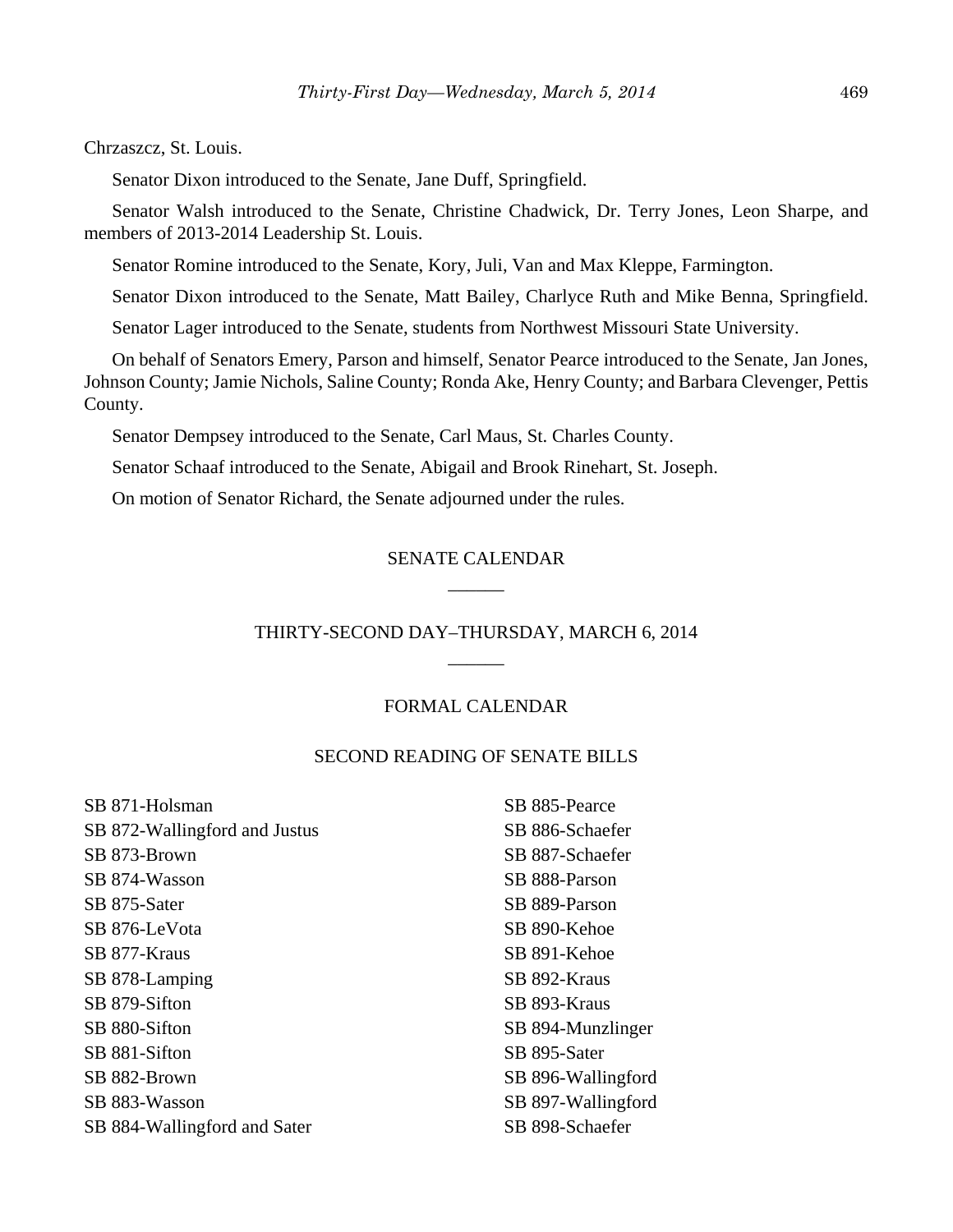SB 899-Justus and Schaaf SB 900-Lamping SB 901-Holsman SB 902-Munzlinger SB 903-Silvey SB 904-Sifton SB 905-Sater SB 906-Holsman SB 907-Richard SB 908-Schaefer SB 909-Parson and Kehoe SB 910-Schaaf SB 911-Libla SB 912-Wasson SB 913-Wasson and Cunningham SB 914-Munzlinger SB 915-Dixon SB 916-Wallingford SB 917-Richard SB 918-Holsman SB 919-Justus SB 920-Munzlinger SB 921-Schaaf SB 922-Schaaf SB 923-Emery SB 924-Emery SB 925-Emery SB 926-Sater SB 927-Lamping SB 928-Lamping SB 929-Lamping SB 930-Lamping SB 931-Nieves SB 932-Nieves SB 933-Nieves SB 934-Schaaf SB 935-Holsman SB 936-Schaefer SB 937-Schaefer SB 938-Pearce

SB 939-Curls SB 940-Curls SB 941-Curls, et al SB 942-Sater SB 943-Justus SB 944-Brown, et al SB 945-Brown, et al SB 946-Dixon SB 947-Dixon SB 948-Wallingford SB 949-Munzlinger SB 950-Holsman SB 951-Holsman SB 952-Dixon SB 953-Nasheed SB 954-Cunningham SB 955-Cunningham SB 956-Schaaf SB 957-Holsman SB 958-Nieves SB 959-Curls SB 960-Munzlinger SB 961-Nasheed SB 962-Justus SB 963-Justus SB 964-Lager SB 965-Lager SB 966-Lager SB 967-Lager SB 968-Lager SB 969-Kehoe SB 970-Kehoe SB 971-Kehoe SB 972-Kehoe SB 973-Brown SB 974-Rupp SB 975-Emery SB 976-Emery SB 977-Schmitt SB 978-Schmitt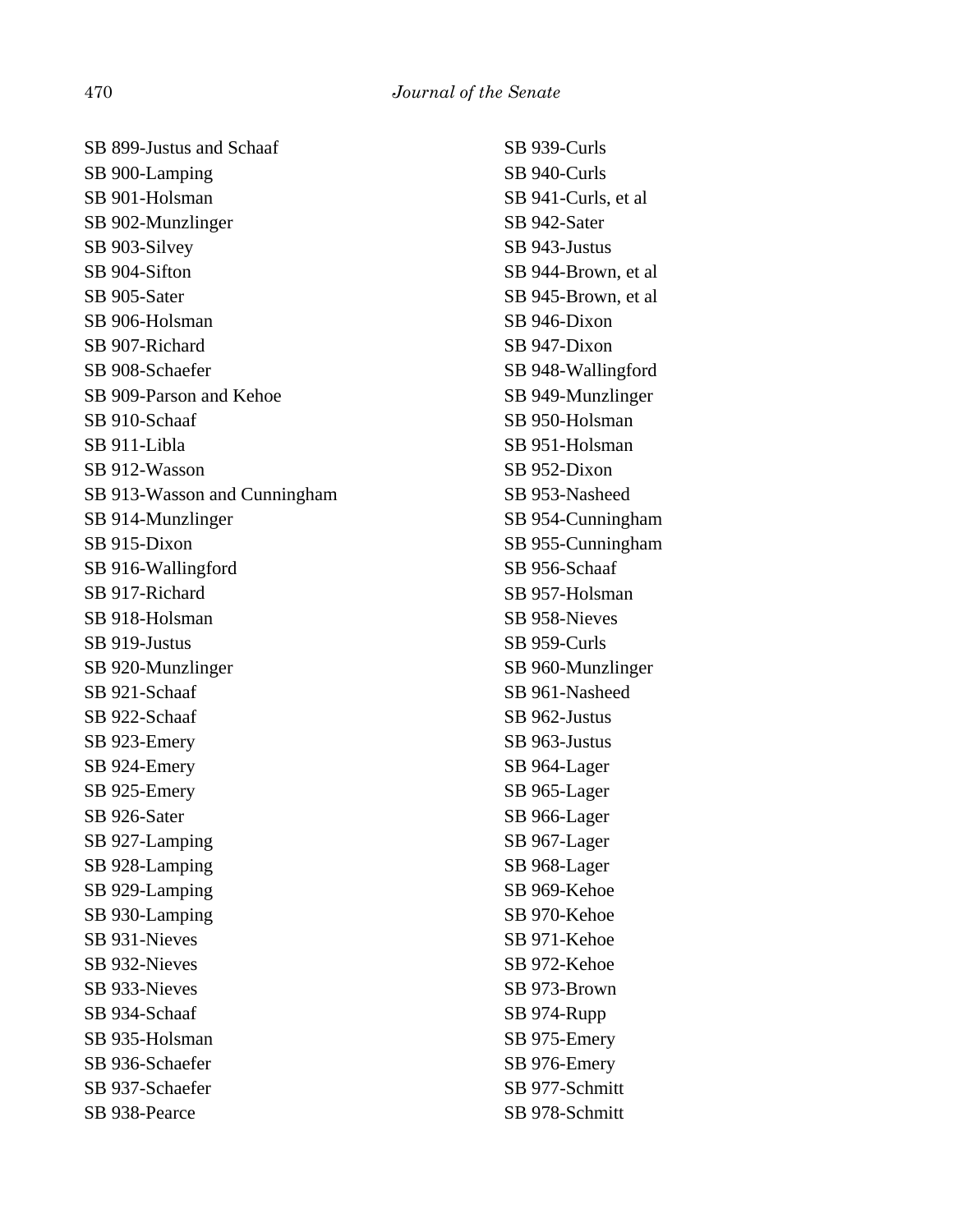SB 979-Schaefer SB 980-Schaefer SB 981-Schaefer SB 982-Schaefer SB 983-Pearce SB 984-Sifton SB 985-Sifton SB 986-Sifton SB 987-Lamping SB 988-Lamping SB 989-Lamping SB 990-Lamping SB 991-Kraus

SB 992-Dempsey SB 993-Dempsey SB 994-Dixon SB 995-Sifton SJR 49-Cunningham SJR 50-Lamping SJR 51-Lamping SJR 52-Lamping SJR 53-Lamping SJR 54-Lamping SJR 55-Nieves SJR 56-Dixon SJR 57-Lager

# HOUSE BILLS ON SECOND READING

HB 1430-Jones (110), et al HCS for HB 1058 HB 1133-Engler, et al HCS for HB 1051 HJR 48-Solon, et al HJR 72-Richardson, et al HCS for HB 1412 HCS for HBs 1253 & 1297 HCS for HB 1295 HCS for HB 1510 HCS for HB 1044 HB 1081-McCaherty, et al HCS for HB 1085 HB 1126-Dugger and Entlicher HB 1197-Elmer HB 1206-Wilson HCS for HB 1217 HB 1270-Lant, et al HB 1301-Neth HB 1468-Dorhman, et al HB 1616-Muntzel, et al

HCS for HB 1079 HB 1087-Crawford and Franklin HB 1141-Love, et al HCS for HB 1201 HB 1222-Dugger HB 1238-Hinson HB 1361-Gosen and Wieland HCS for HB 1376 HCS for HB 1523 HB 1268-Curtman, et al HB 1092-Lant, et al HCS for HJR 47 HB 1073-Dugger, et al HB 1110-Rowland HB 1359-Flanigan HCS for HBs 1646 & 1515 HCS for HB 1296 HB 1496-Reiboldt, et al HB 1173-Burlison, et al HCS for HB 1426